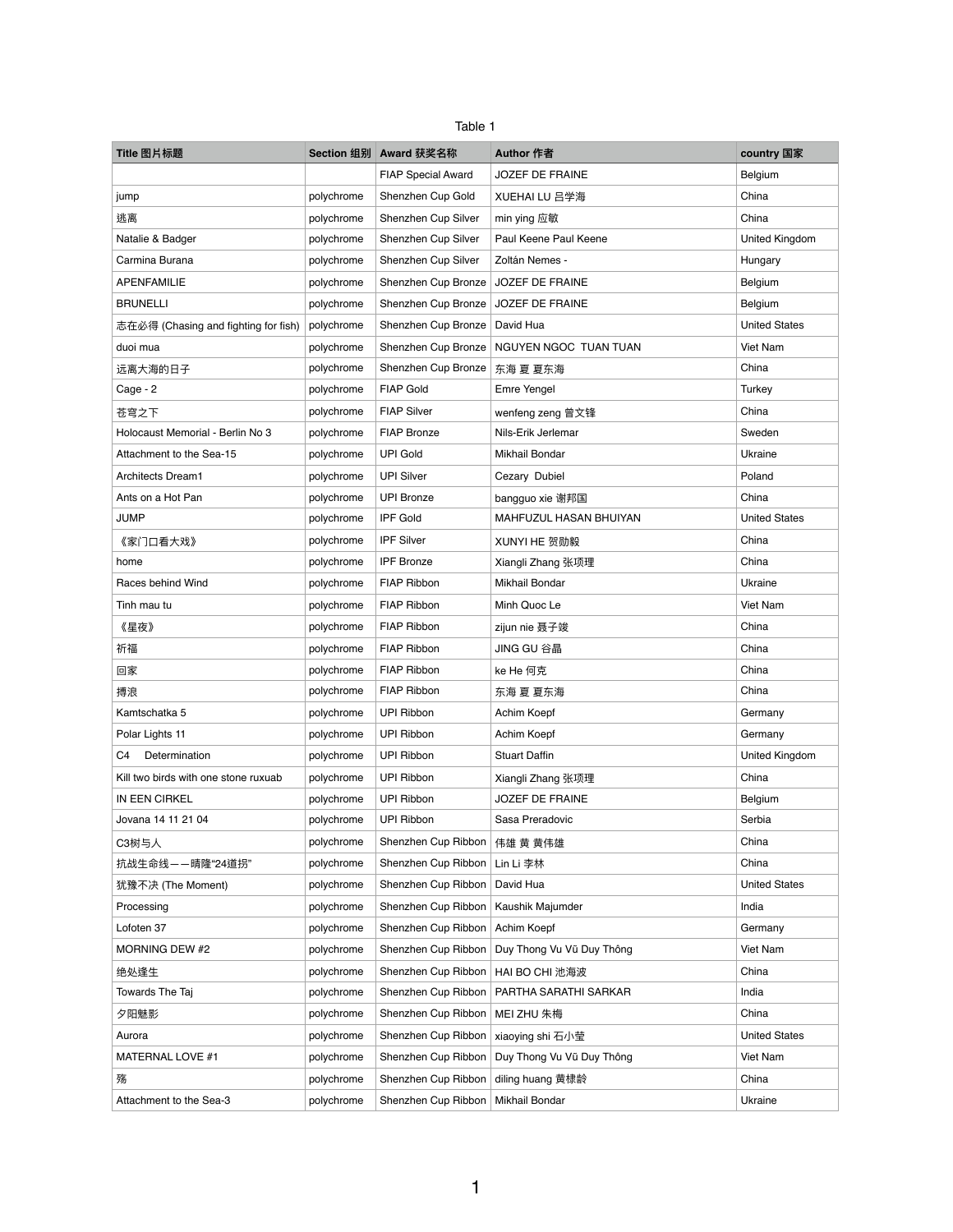| Races behind Wind-6           | polychrome | Shenzhen Cup Ribbon               | Mikhail Bondar                        | Ukraine                   |
|-------------------------------|------------|-----------------------------------|---------------------------------------|---------------------------|
| Afraid for you                | polychrome | Shenzhen Cup Ribbon               | Laki Krisztina                        | Hungary                   |
| Feeding                       | polychrome | Shenzhen Cup Ribbon               | <b>Goh Siow Huat</b>                  | Malaysia                  |
| Dependency no4                | polychrome | Shenzhen Cup Ribbon               | Than Nguyen Than Nguyen               | Viet Nam                  |
| Labyrinth-1                   | polychrome | Shenzhen Cup Ribbon               | Artem Kartavkin                       | <b>Russian Federation</b> |
| B and W Dancers_7             | polychrome | Shenzhen Cup Ribbon               | Andrii YURLOV                         | Slovakia                  |
| ROMANTIC MOOD                 | polychrome | Shenzhen Cup Ribbon               | <b>SWAPAN DAS</b>                     | India                     |
| Withdrawal                    | monochrome | Shenzhen Cup Gold                 | Dariusz Gawronski                     | Poland                    |
| 《非洲女孩》                        | monochrome | Shenzhen Cup Silver               | YAN ZHANG 张艳                          | China                     |
| 篾匠                            | monochrome | Shenzhen Cup Silver               | Ming Li 李明                            | China                     |
| Nestle                        | monochrome | Shenzhen Cup Silver               | Qiusheng Hu 胡秋生                       | China                     |
| <b>OATH</b>                   | monochrome | Shenzhen Cup Bronze               | PARESH PARADKAR                       | India                     |
| Ceremonial                    | monochrome | Shenzhen Cup Bronze               | Yamuni Rashmika Perera                | Sri Lanka                 |
| Der Boss                      | monochrome | Shenzhen Cup Bronze               | Klaus Tesching Klaus Tesching         | Germany                   |
| 羚羊                            | monochrome | Shenzhen Cup Bronze               | Xiaomeng Zhang 张晓萌                    | China                     |
| Early morning nr 3            | monochrome | Shenzhen Cup Bronze               | Giuseppe TOMELLERI                    | Italy                     |
| Attachment to the Sea-10      | monochrome | <b>FIAP Gold</b>                  | Mikhail Bondar                        | Ukraine                   |
| <b>B1</b>                     | monochrome | <b>FIAP Silver</b>                | 远鸿 叶                                  | China                     |
| mother                        | monochrome | <b>FIAP Bronze</b>                | Xiangli Zhang 张项理                     | China                     |
| Verdriet in Doel in ZwW       | monochrome | <b>UPI Gold</b>                   | Daniel LYBAERT                        | Netherlands               |
| 蓝洞丽影                          | monochrome | <b>UPI Silver</b>                 | hong jun yue 岳鸿军                      | China                     |
| 征战八方                          | monochrome | <b>UPI Bronze</b>                 | jia qing hu 胡家庆                       | China                     |
| Drawing a Landscape           | monochrome | <b>IPF Gold</b>                   | PABITRA SEN SHARMA PABITRA SEN SHARMA | India                     |
| Energy Of Earth               | monochrome | IPF sliver                        | <b>LEONID GOLDIN</b>                  | <b>Israel</b>             |
| 疯狂的列车                         | monochrome | <b>IPF Bronze</b>                 | huizhen liang 梁惠珍                     | China                     |
| <b>ELEPHANT CALF</b>          | monochrome | <b>FIAP Ribbon</b>                | PARESH PARADKAR                       | India                     |
| FULL MOON, 望月                 | monochrome | <b>FIAP Ribbon</b>                | xunlei li 李迅雷                         | China                     |
| <b>B-3 Rebeldia</b>           | monochrome | <b>FIAP Ribbon</b>                | Daniel Rovagnati                      | Argentina                 |
| 守望                            | monochrome | <b>FIAP Ribbon</b>                | jinlei wang 王金磊                       | China                     |
| 失控                            | monochrome | FIAP Ribbon                       | keng chen 陈铿                          | China                     |
| <b>B-2 El Diablo</b>          | monochrome | <b>FIAP Ribbon</b>                | Daniel Rovagnati                      | Argentina                 |
| b4无人的海边                       | monochrome | <b>UPI Ribbon</b>                 | yongjie chen 陈永杰                      | China                     |
| The Long Road                 | monochrome | <b>UPI Ribbon</b>                 | <b>Vladimir Proshin</b>               | <b>Russian Federation</b> |
| The child of the countryside. | monochrome | <b>UPI Ribbon</b>                 | Thanh Hai Nguyen Nguyen Thanh Hai     | Viet Nam                  |
| 变奏的曲调                         | monochrome | <b>UPI Ribbon</b>                 | yu aiqun 俞爱群                          | China                     |
| B3-Viet Nam- Harvesting salt  | monochrome | <b>UPI Ribbon</b>                 | Duc Toai Le                           | Viet Nam                  |
| Watches                       | monochrome | <b>UPI Ribbon</b>                 | Ole Suszkiewicz                       | Denmark                   |
| 凝视                            | monochrome | Shenzhen Cup Ribbon               | XIAOQING CHEN 陈晓青                     | China                     |
| <b>HARMONY OF LINES</b>       | monochrome | Shenzhen Cup Ribbon               | Mato Zeman                            | Croatia                   |
| <b>WILLEMS</b>                | monochrome | Shenzhen Cup Ribbon               | JOZEF DE FRAINE                       | Belgium                   |
| B3回家                          | monochrome | Shenzhen Cup Ribbon               | heyong Chen 陈和勇                       | China                     |
| Full circle no hands          | monochrome | Shenzhen Cup Ribbon               | David Keel                            | United Kingdom            |
| Alien                         | monochrome | Shenzhen Cup Ribbon               | Jozef Danyi                           | <b>Czech Republic</b>     |
| Lofoten 45                    | monochrome | Shenzhen Cup Ribbon   Achim Koepf |                                       | Germany                   |
| Aankomst                      | monochrome | Shenzhen Cup Ribbon               | Daniel Kyndt                          | Belgium                   |
| <b>Battle Show</b>            | monochrome | Shenzhen Cup Ribbon               | Amir Hossein Kamali                   | Iran, Islamic Republic    |